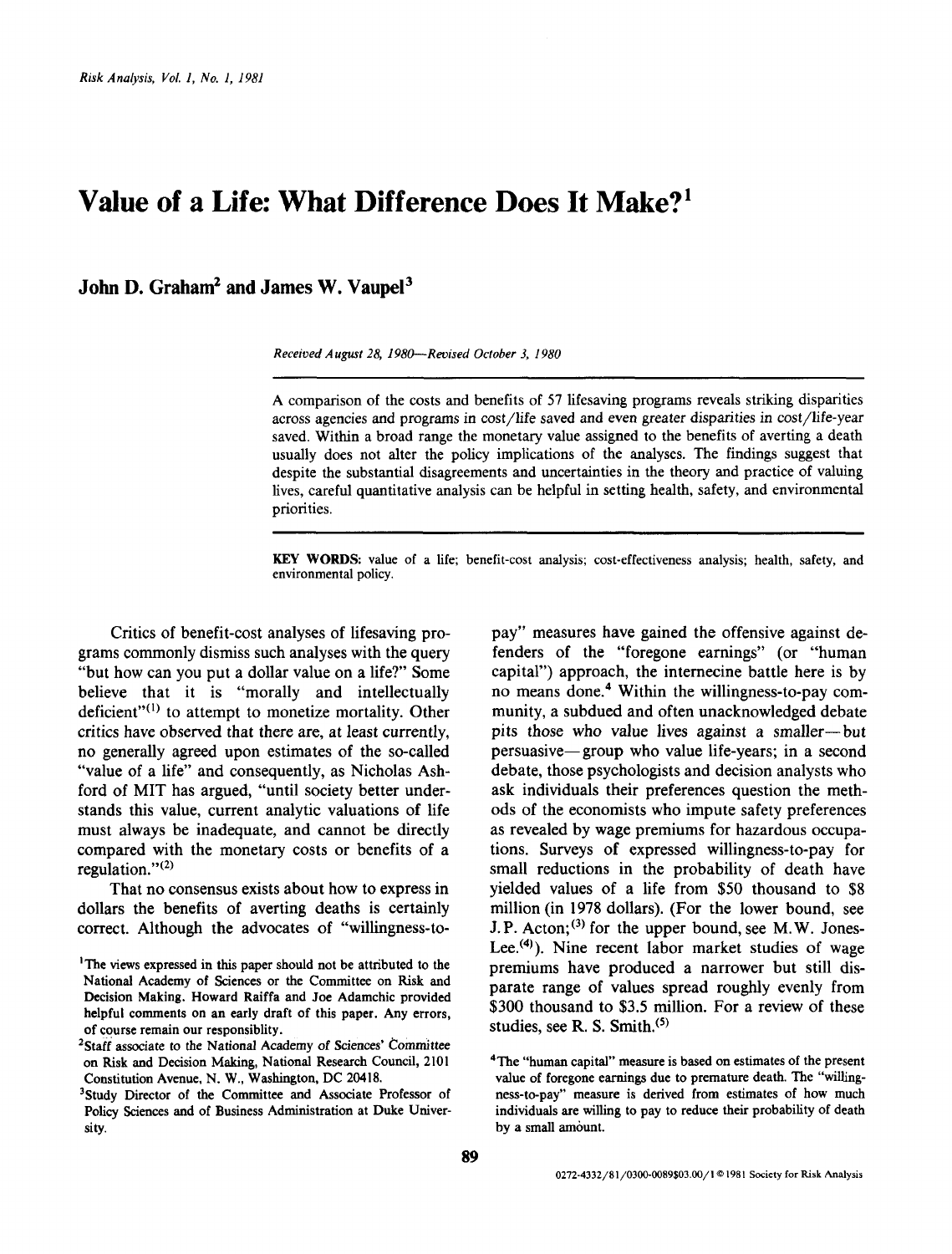In researching this article, we scrutinize some 35 studies of the costs and benefits of health, safety, and environmental programs. As might be expected given the disarray both among the theorists who attempt to define the value of a life and among the empiricists who attempt to measure it, the practitioners of these policy analyses differed considerably in how they valued lives. Of the 35 studies, **24** were benefit-cost analyses that explicitly assigned dollar values to lives saved, whereas 11 were cost-effectiveness analyses that estimated cost per life saved.5 Of the **24** studies that valued lives, 15 used a foregone-earnings value, seven used a willingness-to-pay value, and two used values that were claimed to be consistent with both the foregone-earnings and the willingness-to-pay approaches. Five of these analyses used ranges of values; the other  $20$  picked point estimates— ranging from \$55 thousand to \$7 million.

In the seven studies that relied on willingness-topay estimates, the median value of a life was **\$625**  thousand; in the 15 foregone-earnings studies, it was \$217 thousand, only roughly a third as much.<sup>6</sup> At least to theorists this disparity may be unsettling, since the forgone-earnings approach has little theoretical support. Consequently, benefit-cost analyses based on foregone-earnings values may be undervaluing the benefits of lifesaving programs. Although fifteen studies used foregone-earnings values and only seven used willingness-to-pay values, an encouraging trend is that of the ten most recently published studies, half used a willingness-to-pay measure.

Given the uncertainties about how to define, let alone measure, the value of a life, it might be expected that the authors of the benefit-cost studies would calculate— and the reviewers and editors would demand— the most careful sensitivity analyses of how robust their conclusions were to alternative assumptions about the monetary value of life-saving. Just seven of the twenty-four benefit-cost studies, however, contain any sensitivity analysis at all, and only two studies identify the "switch-point" **or** "breakeven" value that determines when a policy option should be favored over the contending alternative. Frequently, the estimates **of** mortality **risks** used in these studies are even more uncertain than the value of a life, making the absence of sensitivity analysis even more inexplicable-and inexcusable. Beyond

'All **six of the studies done by the Council on Wage and Price Stablility were cost-effectiveness studies.** 

**'The mean value of a life in the willingness-to-pay studies was \$1,288 thousand; in the foregone-earnings studies it was \$204 thousand.** 

this, most of the studies are afflicted with a variety of sins of omission and commission that we intend to detail in another paper. Even those who favor analysis in principle have to admit that analysis in practice is so devilishly demanding that the most diligent, intelligent, and well-intentioned practitioners often go astray.

Despite the resultant high level of noise, comparison of the 35 analyses of lifesaving programs does lead to some intriguing, if broadbrush, conclusions. To facilitate comparisons across studies, we calculated the "additional cost per additional life saved" of going from one policy option (usually, but not always, the status quo) to some alternative. Since some of the 35 studies considered several policy alternatives, we were able to compute a cost per life saved for 57 policy pairs. In each instance, we computed a net cost by subtracting from total costs any nonmortality benefits that the authors of the studies estimated: We made no attempt to correct for omitted costs **or** benefits. A number of analysts have cogently argued that since lives are never saved but merely prolonged, it is also informative to consider cost per life-year saved. Consequently, we estimated this figure for each of the 57 policy pairs as the quotient of the cost per life saved and the average life expectancy gained by individuals whose lives were saved.<sup>7</sup>

Table I summarizes the results. **A** number of interesting patterns and conclusions emerge.

First, for over a quarter of the policy pairs (13 of 57), the net costs are less than zero even when the benefits of saving lives are ignored. These lifesaving programs are justified by various morbidity and nonhealth gains alone: The mortality reductions achieved can be viewed as a generous bonus.

For many of the remaining policy pairs, the cost per life saved **is** low. Two judicious students of benefit-cost analysis have surveyed the theoretical and empirical literature to estimate a reasonable range for the value **of** a life: Martin Bailey's "low" estimate is \$170 thousand and Robert **S.** Smith's plausible lower bound is \$300 thousand.<sup>(7)</sup> For 59% (34 of 57) of the policies pairs in Table **I** the cost per life saved is under Bailey's \$170 thousand and for **658** (37 of **57)**  it is less than or equal to Smith's \$300 thousand. Thus, although benefit-cost analysis is sometimes criticized as being biased against health, safety, and

<sup>&</sup>lt;sup>7</sup>Let  $p_i$ , be the proportion of those individuals whose lives would be **saved who are age** *i* **and let** *e,* **be the life expectancy of individuals age** *i.* **Then "average life expectancy gained" is given by the sum over all ages** *i* **of the product of**  $p_i$  **and**  $e_i$ **. We used life expectancy data for the U.S. population for 1976 as given in ref. (6).**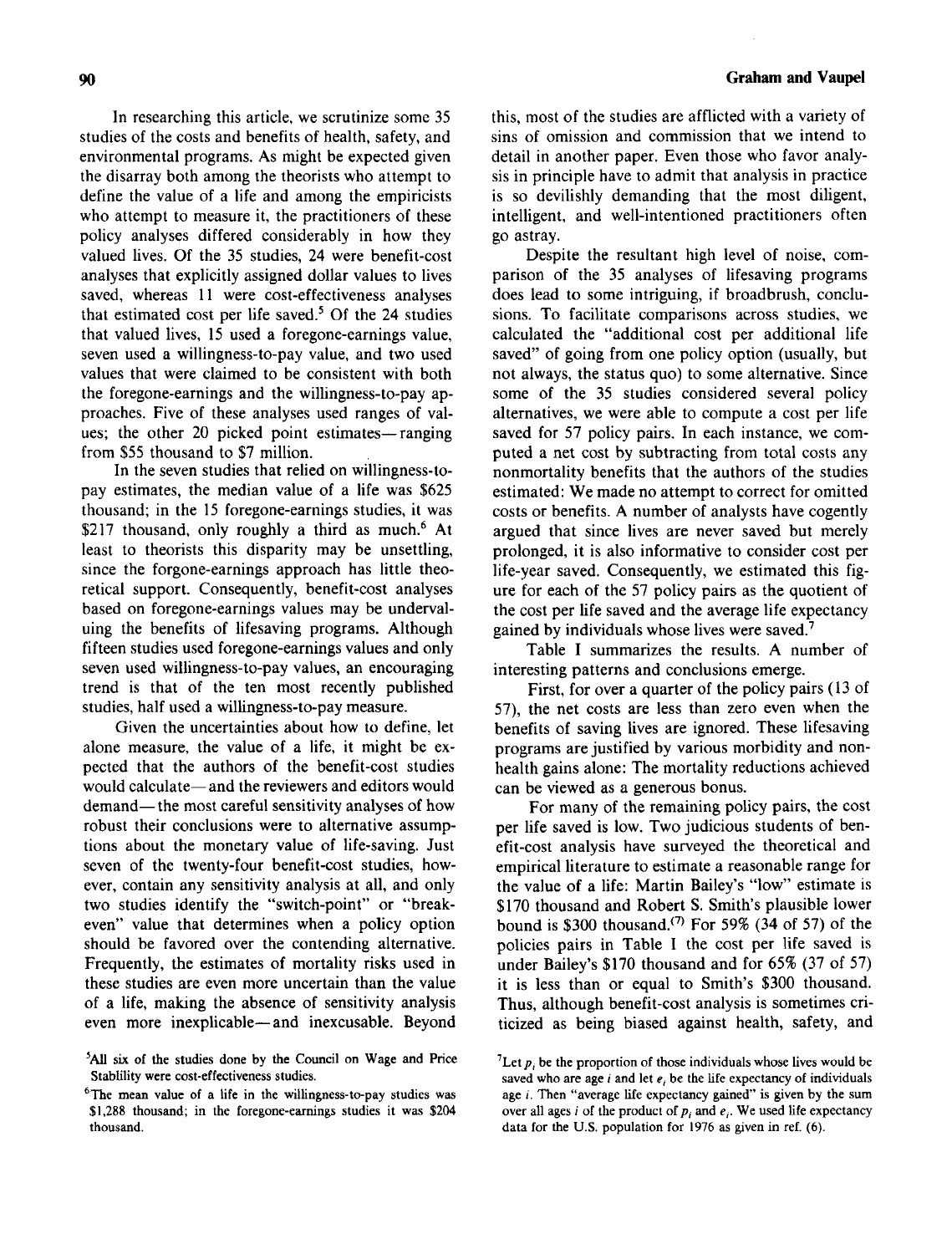|                                                    | Agency       |      | Base case<br>policy option              | Alternative<br>policy option              | Net additional cost of<br>alternative policy option |                     |
|----------------------------------------------------|--------------|------|-----------------------------------------|-------------------------------------------|-----------------------------------------------------|---------------------|
| Problem area concerned Reference                   |              |      |                                         |                                           | Per life saved                                      | Per life-year saved |
| Highway<br>Safety                                  | <b>NHTSA</b> | (12) | Status quo                              | Mandatory<br>air bags                     | \$0                                                 | \$0                 |
| Highway<br>Safety                                  | <b>NHTSA</b> | (14) | Status quo                              | Mandatory<br>passive belts                | $\bf{0}$                                            | 0                   |
| Highway<br>Safety                                  | <b>NHTSA</b> | (16) | Status quo                              | Compulsory<br>belt usage law              | $\mathbf 0$                                         | 0                   |
| Highway<br>Safety                                  | <b>NHTSA</b> | (17) | Status quo prior<br>to 55 mph limit     | 55 mph<br>speed limit                     | $\mathbf 0$                                         | $\bf{0}$            |
| Highway<br>Safety                                  | <b>NHTSA</b> | (18) | Status quo                              | Roadside ha-<br>zard removal              | 0                                                   | 0                   |
| Highway<br>Safety                                  | <b>NHTSA</b> | (18) | Status quo                              | Traffic en-<br>forcement                  | $\bf{0}$                                            | 0                   |
| Highway<br>Safety                                  | <b>NHTSA</b> | (18) | Status quo                              | Vehicle in-<br>spection                   | $\bf{0}$                                            | 0                   |
| Highway<br>Safety                                  | <b>NHTSA</b> | (39) | Voluntary<br>motorcycle<br>helmet usage | Compulsory hel-<br>met usage law          | $\bf{0}$                                            | 0                   |
| Genetic<br>Screening                               | <b>HHS</b>   | (19) | Status quo                              | Community screen-<br>ing program          | $\bf{0}$                                            | $\boldsymbol{0}$    |
| Clothing                                           | <b>CPSC</b>  | (20) | no law                                  | Clothing flamma-<br>bility law            | $\bf{0}$                                            | $\mathbf 0$         |
| Smoke<br>Detectors                                 | <b>CPSC</b>  | (21) | Status quo                              | Mandatory smoke<br>detectors              | $\mathbf{0}$                                        | $\mathbf 0$         |
| Stationary<br>Source Air<br>Pollution              | <b>EPA</b>   | (22) | Pre-1970<br>conditions                  | 1970 Clean Air<br>Act Standards           | $\mathbf 0$                                         | $\bf{0}$            |
| Stationary<br>Source air<br>Pollution <sup>a</sup> | <b>EPA</b>   | (23) | Pre-1970<br>conditions                  | 1970 Clean Air<br>Act Standards           | $\mathbf 0$                                         | $\theta$            |
| Highway<br>Safety                                  | <b>NHTSA</b> | (16) | Status quo                              | Mandatory<br>passive belts                | 3,600                                               | 88                  |
| Highway<br>Safety                                  | <b>NHTSA</b> | (10) | Status quo                              | Mandatory air<br>bags                     | 13,000                                              | 538                 |
| <b>Heart Disease</b><br>Policy                     | <b>HHS</b>   | (10) | Status quo                              | Mobile CHD<br>unit                        | 15,000                                              | 1,800               |
| Highway<br>Safety                                  | <b>NHTSA</b> | (13) | Status quo                              | Active lap/<br>shoulder belts             | 21,000                                              | 516                 |
| Stationary<br>Source Air<br>Pollution              | <b>EPA</b>   | (26) | Pre-1970<br>conditions                  | 1970 Clean Air<br>Act Standards           | 30,000                                              | 2,300               |
| Smoke De-<br>tectors                               | <b>CPSC</b>  | (27) | Status quo                              | Mandatory, in<br>sleeping rooms<br>only   | 40,000                                              | 1,300               |
| Highway<br>Safety                                  | <b>NHTSA</b> | (15) | Status quo                              | Mandatory passive<br>belts                | 40,700                                              | 1,000               |
| Highway<br>Safety                                  | <b>NHTSA</b> | (18) | Status quo                              | Emerging medical<br>services program      | 41,000                                              | 1,000               |
| Stationary<br>Source Air<br>Pollution              | <b>EPA</b>   | (25) | Pre-1970<br>conditions                  | 1970 Clean Air<br>Act                     | 50,000                                              | 3,800               |
| Highway<br><b>Safety</b>                           | <b>NHTSA</b> | (10) | Status quo<br>prior to 55<br>mph limit  | 55 mph limit<br>with full ad-<br>herence  | 59,000                                              | 2,500               |
| Furniture<br>Fires                                 | <b>CPSC</b>  | (28) | Status quo                              | Mandatory smoke<br>detectors              | 60,000                                              | 1,900               |
| Highway<br>Safety                                  | <b>NHTSA</b> | (10) | Status quo<br>prior to 55<br>mph limit  | 55 mph limit<br>with partial<br>adherence | 64,000                                              | 1,900               |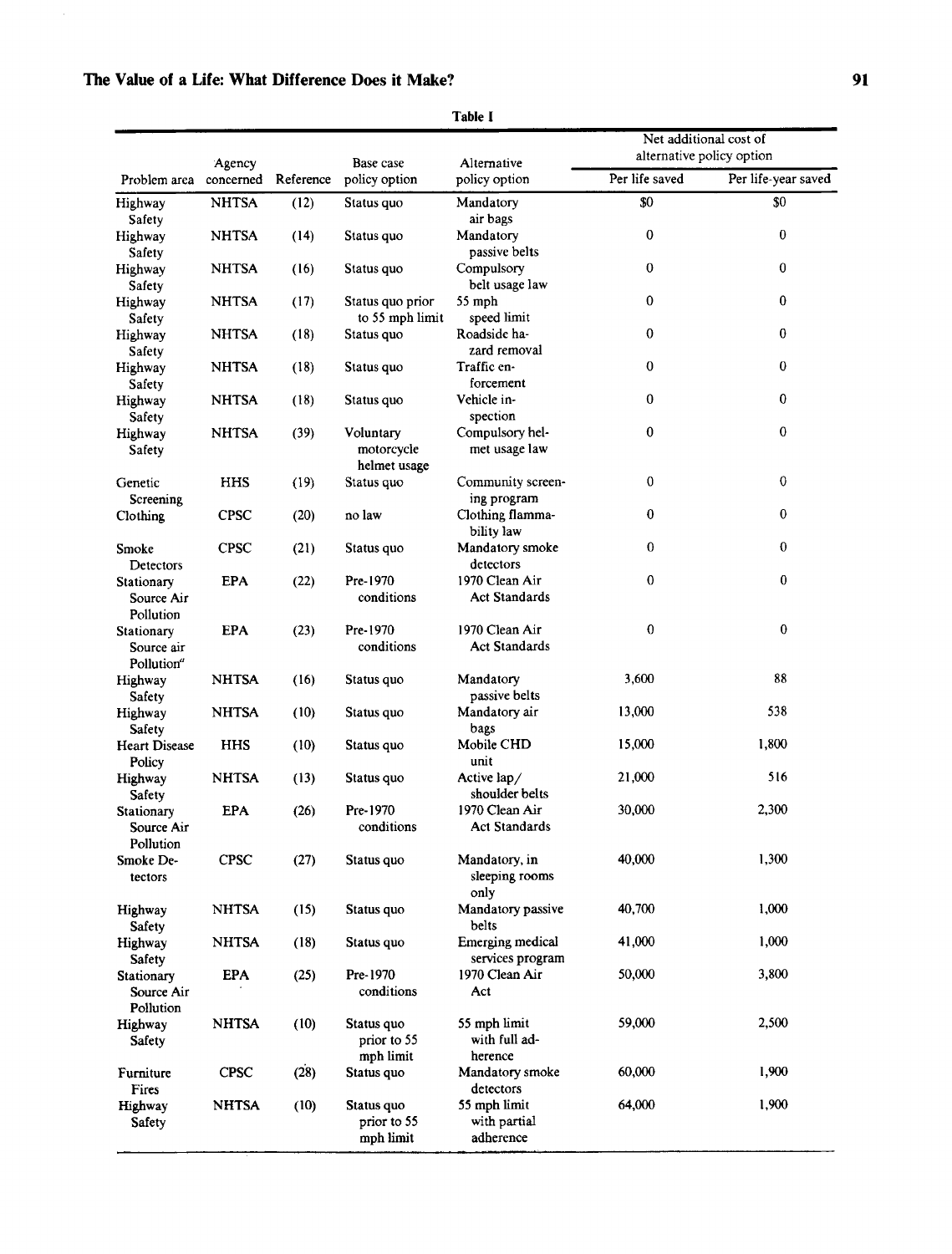|                                          | Agency<br>concerned | Reference | Base case<br>policy option                    | Alternative                                                       | Net additional cost of<br>alternative policy option |                     |
|------------------------------------------|---------------------|-----------|-----------------------------------------------|-------------------------------------------------------------------|-----------------------------------------------------|---------------------|
| Problem area                             |                     |           |                                               | policy option                                                     | Per life saved                                      | Per life-year saved |
| Highway<br>Safety                        | <b>NHTSA</b>        | (14)      | Status quo                                    | Mandatory air<br>bags                                             | 78,000                                              | 1,900               |
| Highway<br>Safety                        | <b>NHTSA</b>        | (18)      | Status quo                                    | Alcohol Safety<br><b>Action Projects</b>                          | 81,500                                              | 2,000               |
| Highway<br>Safety                        | <b>NHTSA</b>        | (16)      | Status quo                                    | Mandatory air<br>bags                                             | 94,000                                              | 2,300               |
| Highway<br>Safety                        | <b>NHTSA</b>        | (14)      | No restraint                                  | Active lap/<br>shoulder belt<br>system                            | 94,000                                              | 2,300               |
| Heart Disease'<br>Policy                 | <b>HHS</b>          | (10)      | Status quo                                    | Diet program                                                      | 102,000                                             | 6,500               |
| Highway<br>Safety                        | <b>NHTSA</b>        | (30)      | Status quo                                    | Mandatory air<br>bags                                             | 117,000                                             | 2,800               |
| Saccharin                                | HHS                 | (31)      | Status quo                                    | Ban                                                               | 136,000                                             | 8,500               |
| Highway<br>Safety                        | <b>NHTSA</b>        | (10)      | Mandatory air<br>bags                         | Mandatory air<br>bags plus 55<br>mph limit with<br>full adherence | 148,000                                             | 6,000               |
| Highway<br>Safety                        | <b>NHTSA</b>        | (13)      | No restraint                                  | Mandatory air bags<br>with active lap<br>belts                    | 162,000                                             | 4,000               |
| Highway<br>Safety                        | <b>NHTSA</b>        | (29)      | Pre-1966                                      | 1966 Motor<br>Vehicle Safety<br>Act                               | 255,000                                             | 6,300               |
| Highway<br>Safety                        | <b>NHTSA</b>        | (13)      | Status quo                                    | Mandatory air<br>bags                                             | 300,000                                             | 7,300               |
| Pertussis<br>Vaccine <sup><i>r</i></sup> | HHS                 | (32)      | Immunize                                      | No program                                                        | 300,000                                             | 4,200               |
| Furniture<br>Fires                       | <b>CPSA</b>         | (28)      | Mandatory<br>smoke detectors                  | CPSC flamma-<br>bility standard                                   | 400,000                                             | 12,900              |
| Highway<br>Safety                        | <b>NHTSA</b>        | (15)      | Status quo                                    | Mandatory air<br>bags                                             | 408,000                                             | 10,000              |
| Highway<br>Safety                        | <b>NHTSA</b>        | (33)      | 65 mph limit                                  | 55 mph limit                                                      | 500,000                                             | 12,000              |
| Highway<br><b>Safety</b>                 | <b>NHTSA</b>        | (34)      | Unsafe fuel<br>tank                           | Safer fuel<br>tank                                                | 686,000                                             | 17,000              |
| Smoke de-<br>tectors                     | <b>CPSC</b>         | (27)      | Mandatory, in<br>sleeping rooms<br>only       | Mandatory in<br>all rooms                                         | 1,000,000                                           | 32,000              |
| Highway<br>Safety                        | <b>NHTSA</b>        | (35)      | Status quo prior<br>to 55 mph speed<br>limit. | 55 mph speed<br>limit                                             | 1,200,000                                           | 29,000              |
| Mobile source<br>Air pollution           | <b>EPA</b>          | (36)      | Pre-1970<br>conditions                        | 1970 Clean Air<br>Act                                             | 1,350,000                                           | 105,000             |
| Highway<br>Safety                        | <b>NHTSA</b>        | (15)      | Mandatory<br>passive belts                    | Mandatory passive<br>belts and air bags                           | 1,400,000                                           | 34,000              |
| Acrylonitrile                            | <b>OSHA</b>         | (37)      | Status quo                                    | $2.0$ ppm                                                         | 3,520,000                                           | 230,000             |
| Carcinogens<br>in water                  | <b>EPA</b>          | (38)      | 150 mcl rule                                  | 100 mcl rule                                                      | 3,800,000                                           | 240,000             |
| Carcinogens<br>in water                  | <b>EPA</b>          | (38)      | Status quo                                    | 150 mcl rule                                                      | 3,900,000                                           | 240,000             |
| Arsenic                                  | <b>OSHA</b>         | (40)      | 5 mcl rule                                    | $0.004$ mcl rule                                                  | 5,000,000                                           | 390,000             |
| Carcinogens<br>in water                  | <b>EPA</b>          | (38)      | 100 mcl rule                                  | 50 mel rule                                                       | 6,300,000                                           | 390,000             |
| Vinyl<br>chloride                        | <b>OSHA</b>         | (41)      | $50$ ppm                                      | l ppm                                                             | 7,500,000                                           | 490,000             |

**Table I. Continued**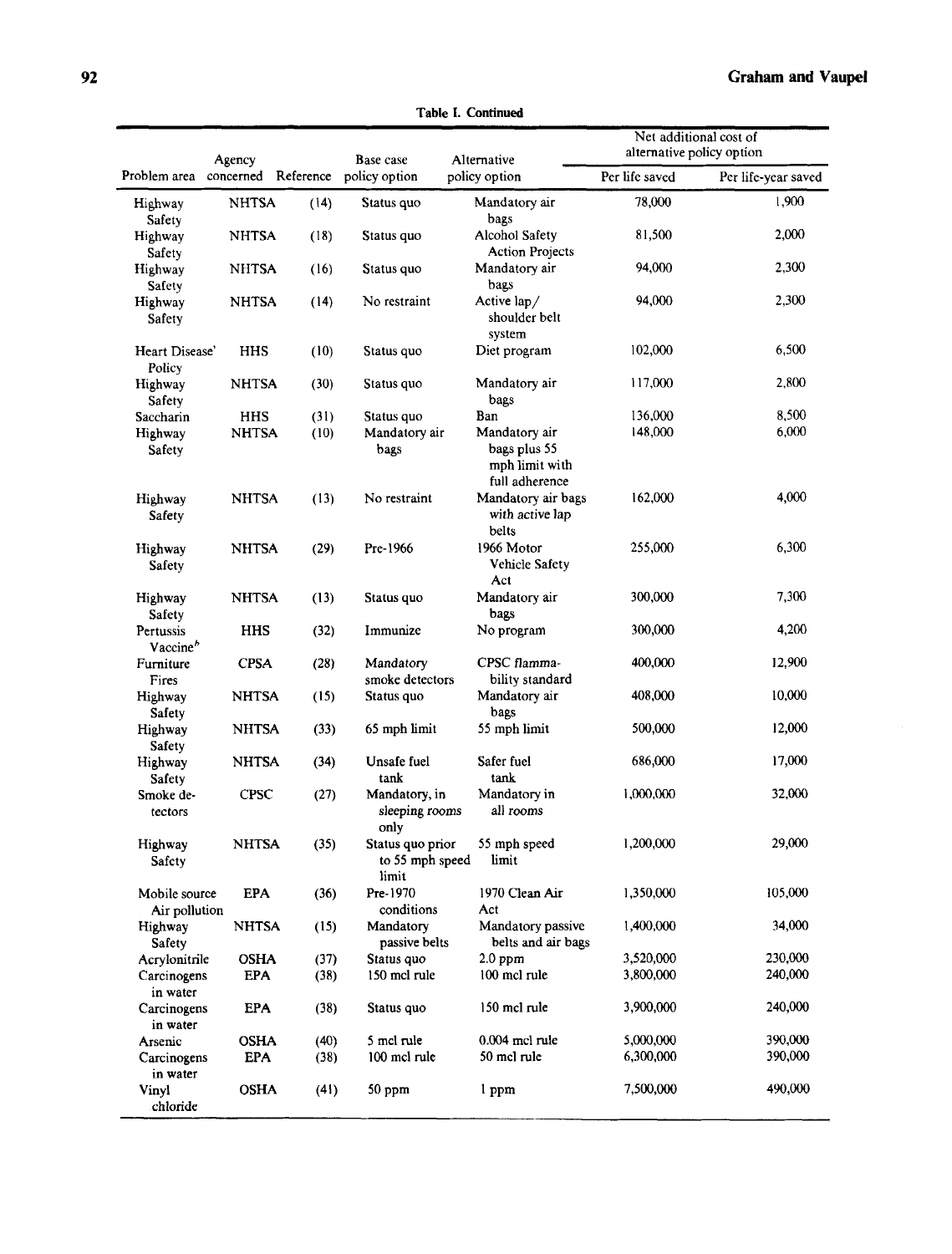| Problem area         | Agency<br>concerned | Reference | Base case<br>policy option | Alternative<br>policy option | Net additional cost of<br>alternative policy option |                     |
|----------------------|---------------------|-----------|----------------------------|------------------------------|-----------------------------------------------------|---------------------|
|                      |                     |           |                            |                              | Per life saved                                      | Per life-year saved |
| Benzene<br>emissions | EPA                 | (42)      | No control                 | 97% control                  | 7,600,000                                           | 480,000             |
| Coke ovens           | <b>OSHA</b>         | (43)      | Status quo                 | Proposed OSHA<br>standard    | 12,100,000                                          | 790,000             |
| Acrylonitrile        | <b>OSHA</b>         | (37)      | $2.0$ ppm                  | $1.0$ ppm                    | 28,800,000                                          | 1,900,000           |
| Benzene<br>emissions | <b>EPA</b>          | (42)      | 97% control                | 99% control                  | 51,000,000                                          | 3,200,000           |
| Benzene              | <b>OSHA</b>         | с         | $10$ ppm rule              | l ppm rule                   | 102,000,000                                         | 6,600,000           |
| Acrylonitrile        | <b>OSHA</b>         | (37)      | $1.0$ ppm                  | $0.2$ ppm                    | 169,200,000                                         | 11,000,000          |

**Table I. Continued** 

"A report from the Council on Environmental Quality estimates incremental cost of stationary source cleanup at \$7 billion.'24) *b"No* program" is desirable at high values of a life because more deaths will be caused by reactions to a vaccine than will be prevented.

'The Supreme Court's Benzene Decision, Secretary of Labor vs. API **(July** 2, 1980). The Court cites Richard Wilson's work suggesting that the **1** ppm benzene standard would avert only two cancer deaths every six years. Ignoring capital costs and using OSHA's estimate of \$34 miilion/yr in operating costs, it appears that the **1** ppm standard would cost \$102 million per life saved.

environmental policy, for some three-fifths of the policy pairs examined benefit-cost analysis strongly supported lifesaving programs.

Professor Bailey's **"high"** estimate of the value of a life is \$715 thousand, whereas Professor Smith's plausible upper bound is \$3million. In 16 cases, (28%), the cost per life saved exceeds Bailey's value and in 12 cases (21%) it exceeds Smith's. Thus, in roughly a quarter of the policy pairs we compared, the additional benefits of a lifesaving program would not appear, as least to a benefit-cost analyst, to be worth the additional costs.

That leaves relatively few cases in the middle. In only 7 cases (12%) does the cost per life saved fall within Bailey's range from \$170 to \$715 thousand, and similarly, in only 8 cases does it fall within Smith's order of magnitude range from \$300 thousand to \$3 million. Furthermore, in only **11** cases does the cost per life saved fall within the wide combined range from \$170 thousand to \$3 million.

This is an encouraging finding since it implies that the specific value of a life used in a benefit-cost analysis has not, in something like four-fifths or five-sixths of the cases, altered the policy implications of the study.8 Given the confusion in the theory and practice of valuing lives, it is reassuring that precise estimates of the value of a life were usually not needed. In a prescient observation made prior to the recent spate of benefit-cost studies of lifesaving pro-

## grams, Richard Zeckhauser $(8)$  argued:

. . . there are conceptual and philosophical difficulties inherent in any procedure that attempts **to** attach a value of life, though conducting assessments with the aid of such procedures may nevertheless be helpful. **In** many circumstances policy choices may not change substantially if estimates of the value of life vary by a factor of ten. Getting a valuation that is accurate within a factor of three might be very useful.

#### Our results support Zeckhauser's optimism.

Beyond this, the results suggest that it is usually not necessary to explicitly value lives: Instead of a benefit-cost analysis, a cost-effectiveness analysis that calculates cost per life saved may often be sufficient. Given the controversy about assigning monetary values to the benefits of saving lives- and the distastefulness to many of doing  $so$ —it would seem to be judicious to rely on cost-effectiveness analysis to the extent possible.<sup>9</sup> Indeed, decision makers and other readers of these studies may be at least as interested in knowing that the cost per life saved by some program is  $$10$  thousand- or  $$10$  million- as in knowing that estimated net benefits amount to  $-$ \$35 million or that the estimated benefit/cost ratio is  $1.7.^{10}$ 

Table I1 cross-tabulates the 57 policy pairs in Table I by the agency concerned and by three ranges of cost per life saved. Since the studies we surveyed

<sup>\*</sup>Of course, if a study considers a continuous range of alternatives rather than a few discrete alternatives, the value of a life will influence which policy is optimal.

**<sup>&#</sup>x27;For** further discussion of **this,** see Howard Raiffa, William Schwartz, and Milton Weinstein (9).

 $^{10}$ In most cases, all three kinds of statistics should be presented to provide a variety of perspectives.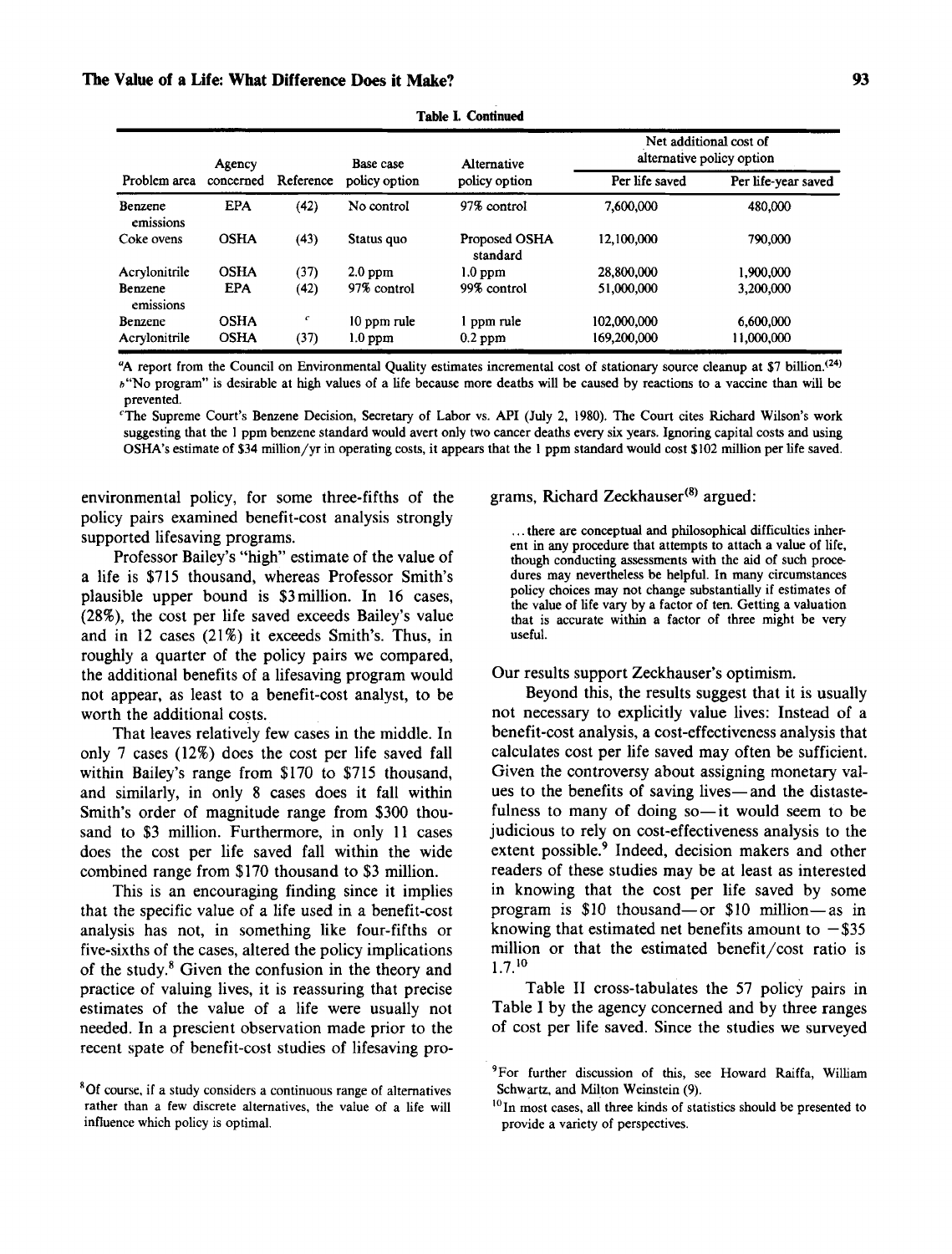may not be representative and since they suffer from a myriad of empirical and theoretical flaws, implications should be drawn from Table I1 with caution. Nonetheless, the table does suggest that the costs of saving lives differ greatly across agencies or, at least, that the policy options being weighed by different agencies vary considerably in cost-effectiveness.

Another rough indication of interagency disparities is given by the median values of the cost per life saved for each agency's range of policy options. For the National Highway Traffic Safety Administration (NHTSA), the Department of Health and Human Services (HHS), and the Consumer Product Safety Commission (CPSC), the medians are comparable: **\$64** thousand, \$102 thousand, and \$50 thousand, respectively. For the Environmental Protection Agency (EPA), however, the median is \$2.6 million.. .and for the Occupational Safety and Health Administration (OSHA) it is \$12.1 million.

In addition to data on cost per life saved, Table I also presents estimates of cost per life-year saved. Those policies that are most cost-effective in saving lives also tend to be the policies that, by preventing accidents and acute diseases, save the lives of younger individuals. On the other hand, those policies that are least cost-effective in saving lives tend to be the policies that focus on preventing various kinds of cancer and chronic disease that largely afflict the elderly. For example, the victims of motor vehicle accidents lose, on average, 41 years of life expectancy, whereas the victims of cancer lose 16 years.<sup>11</sup> Consequently, measuring performance in cost per life-years saved does not substantially alter the rank order of the programs. Indeed, the Spearman rank correlation coefficient, for the **44** policy pairs with a positive value of cost per life saved, is 0.98. The debate between the advocates of cost per life-year saved versus cost per life saved thus may be more of theoretical interest than of operational significance, at least in setting priorities.

Measuring performance in cost per life-year saved does, however, further widen the large differences among the various types of life-saving programs. The least expensive OSHA program is 7 times more expensive per life-year saved that the *most* 

Table **11.** Breakdown of Policy Options by Agency and by Net Cost Per Life Saved

|              | Number of cases where net cost per life saved |                                         |                      |              |  |  |  |
|--------------|-----------------------------------------------|-----------------------------------------|----------------------|--------------|--|--|--|
| Agency       | Under<br>\$170,000                            | Between<br>\$170,000 and<br>\$3,000,000 | Above<br>\$3,000,000 | <b>TOTAL</b> |  |  |  |
| <b>NHTSA</b> | 22                                            |                                         |                      | 29           |  |  |  |
| HHS          |                                               |                                         |                      | 5            |  |  |  |
| <b>CPSC</b>  |                                               | 2                                       |                      | 6            |  |  |  |
| <b>EPA</b>   |                                               |                                         |                      | 10           |  |  |  |
| <b>OSHA</b>  |                                               | Ω                                       |                      |              |  |  |  |
| <b>TOTAL</b> | 34                                            |                                         | 12                   | 57           |  |  |  |

expensive NHTSA program; the median OSHA program is more than 400 times more expensive per life-year saved than the median NHTSA program. Again, these findings should not be taken as anything more than suggestive, since they are based on a crude comparison of a set of disparate studies. Furthermore, policymakers, for numerous legitimate reasons, may explicitly decide to devote more resources to saving lives in some areas than in others. For example, some causes of death are particularly painful and anxiety producing. To give another example, some causes of death may seem especially "unfair" since they result from largely involuntary exposure to, say, carcinogens in the air rather than from more voluntary factors such as cigarette smoking. The question, however, remains: How *much* more is it reasonable to spend in some areas than in others? Do the huge disparities in lifesaving expenditures reflect defensible judgments? To pose the question differently, could society, by shifting resources into more cost-effective lifesaving programs, save enough additional lives to justify such a shift?

The striking discrepancies across agencies and programs in cost per life saved, and the even greater discrepancies in cost per life-year saved, that our admittedly rough hewn study has uncovered suggest that more careful, larger scale efforts at comparing opportunities for saving lives may constructively contribute to the political process of setting health, safety, and environmental priorities. The confusion about the value of a life does not imply that thoughtful quantitative analysis cannot help us sort out our confusion about how best to save lives.

#### **REFERENCES**

I. M. *S.* Baram, *Regulation of Health, Safety, and Environmental Quulity and the Use of Cost-Benefit Anulysis,* Final report to the Administrative Conference of the United States (March **1,**  1979), p. 27.

**I'** These life-expectancy statistics are based on the assumption that victims, if saved, would face the same life chances as nonvictims. Victims, however, may be frailer or more accident prone, on average, than nonvictims. By making some estimates about this, Richard Zeckhauser and Donald Shepard estimate **an** average life expectancy **gain** of *25* yrs. rather than **41** yrs, for victims of motor vehicle accidents. Also see ref. **(1 I).**